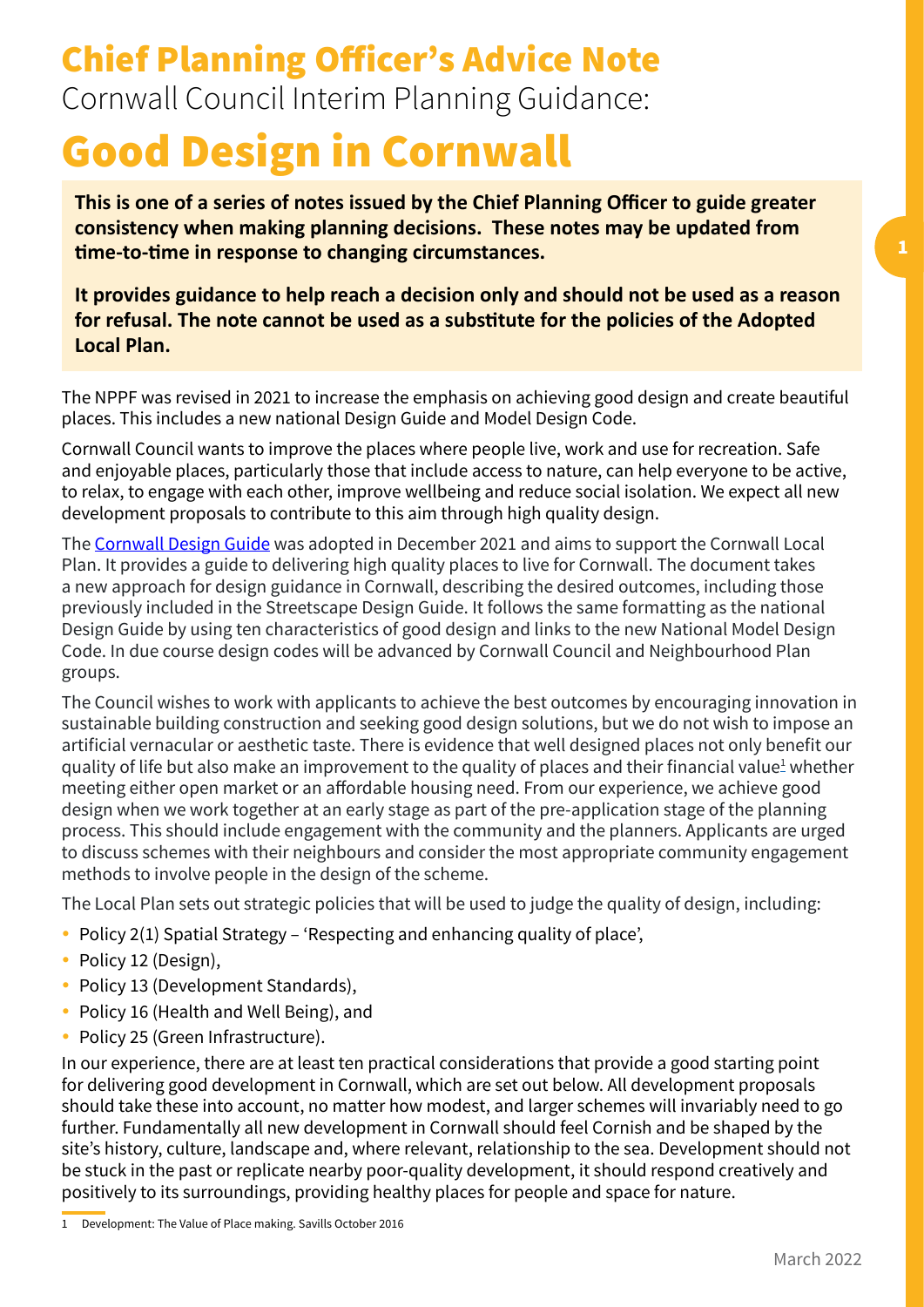This note should not be used too prescriptively, it is not a toolkit, it is a broad guide that should be read in conjunction with:

- **The Cornwall Design Guide** (CDG).
- **Building for a Healthy Life** (BfL) updated in 2020 with an increased emphasis on health is a simple tool which contains twelve headline challenges under three key themes 'Integrated Neighbourhoods', 'Distinctive Places' and 'Streets for All' that are a useful starting point to the design process.
- **Building with Nature** (BwN), which sets out a measurable approach to demonstrating how good green infrastructure can be demonstrated for Water, Wildlife and Wellbeing in all development.
- **Any emerging and adopted design codes** at Cornwall or Parish level

## **Ten practical considerations for good development in Cornwall**

These ten considerations will be our starting point for considering smaller proposals and do not cover everything. The Design Guide, Building for a Healthy Life and Building with Nature will also be used for larger proposals. Proposals should consider:

1. **Context: Does the proposal suit its context?** 

We expect development to demonstrate a clear understanding of how it responds positively to the site and its surroundings, including how it works with the landscape, nature and nearby development.

Further advice: Cornwall Design Guide chapter 1 and appendix 1.

2. **Identity and built form: Does the proposal have a sense of place and would it add to local distinctiveness?** 

We believe new development should have a distinctive character and should not perpetuate low quality design. It should be locally distinctive, embedding features of the landscape, using the existing topography and natural local materials such as granite, quarried stone or slate. Where other materials are to be used, they should fit with the palate of locally available materials in form, texture and colour. The innovative use of sustainable materials can be inspiring and is encouraged.

Further advice: Cornwall Design Guide chapters 2 and 3 and BfL challenges: 5 Making the most of what's there, 6 a memorable character, 7 well defined streets and spaces and 8 easy to find your way around.

#### 3. **Movement: Does the proposal encourage healthy movement and lifestyles?**

We expect development to create and exploit opportunities to prioritise active travel create heathier streets, this involves making connections to nearby shops, services, green space and countryside by providing safe and legible footpaths, cycle routes and green corridors. Creating safe and attractive environments that can be shared by people and slow-moving traffic (no more than 20mph), make new developments feel more pleasant places to be.

Further advice Cornwall Design Guide chapters 5, 6, 7 and BfL challenges: 1 natural connections, 2 walking, cycling & public transport 3 facilities and services, 8 easy to find your way around, 9 healthy streets. Building with Nature.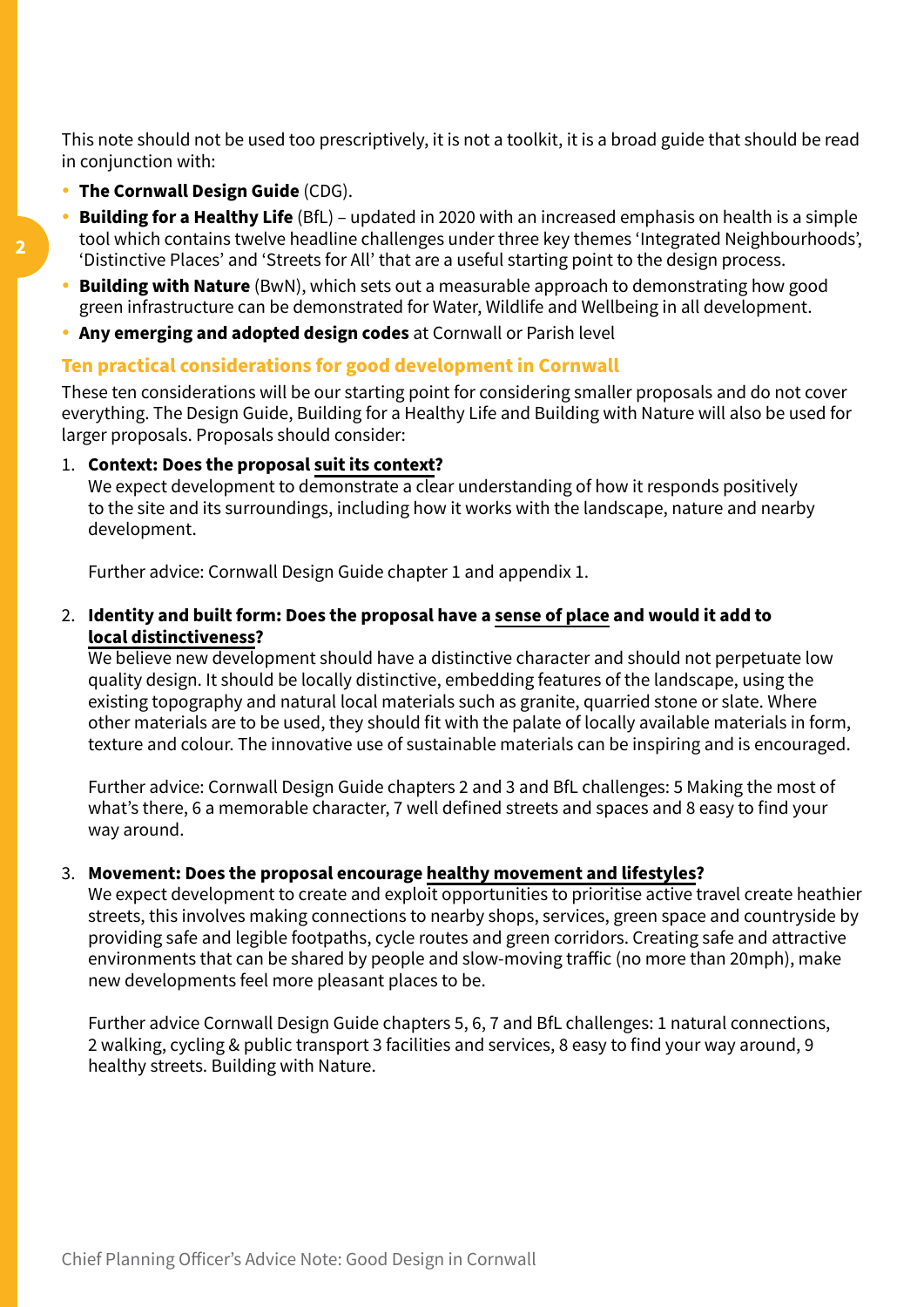4. **Are streets healthy, low speed and well designed with integrated cycle and car parking?**

Creating safe and attractive environments that can be shared by people and slow-moving traffic (no more than 20mph), make new developments feel more pleasant places to be. Development should be planned for a 20mph design speed or less. Parking on streets and roads can work best when using landscaping (street trees) and designated parking bays for residents and visitors, with informal places to sit / meet as design features for pedestrian friendly environments. Surfacing should be permeable to reduce flood risk. Active travel modes should come before cars with safe, secure and convenient walking and parking spaces for cycles close to facilities and services.

Further advice Cornwall Design Guide chapters 4, 5 and BfL challenges: 2 walking, cycling & public transport 10 cycling and car parking.

# 5. **Nature: Does the proposal protect and make space for nature?**

All development should make space for nature, protecting and enhancing what is already there, including trees, hedges and water and making them a feature of the site. Biodiversity Net Gain should be provided in a way that joins habitats and makes space for nature. New bat, bird boxes or bee bricks, badger or hedgehog friendly fences, green walls and roofs, wildlife friendly kerbside guttering and ponds should also be incorporated for nature.

Larger proposals should include multifunctional and intergenerational spaces that encourage nature and allow people of all ages and access needs to meet.

Further advice Cornwall Design Guide chapters 4, 6, 7 and BfL challenges: 1 natural connections, 2 walking, cycling & public transport 11 green and blue infrastructure. Building with Nature.

#### 6. **Can you see the drainage systems above the ground as surface features?**

Drainage should be included as part of the whole scheme design and mimic nature to manage surface water. This can include swales (shallow ditches) and pools which create a valued greener feel and appearance and preventing flood risk when part of open space and landscaping. Drainage features should not normally be hidden below ground but instead form surface features.

Further advice Cornwall Design Guide chapters 6, 7, 10 and BfL challenges: 11 green and blue infrastructure. Building with Nature.

## 7. **Homes and Buildings and Made to Last: Does the proposal consider the people who will live in, work in and use the development in the future?**

People spend around 90% of time indoors, with 65% of this spent at home. Design of new places and buildings should aim to create healthier environments. How developments are managed and maintained is also critical to their long-term success. We believe that allowing the community to have the option to oversee or manage communal space often leads to better outcomes. At a smaller scale, buildings should not require excessive maintenance to keep them sound and healthy; choosing long lasting materials is recommended.

Further advice Cornwall Design Guide chapters 6, 7, 10 and BfL challenge: 4 Homes for everyone Building with Nature.